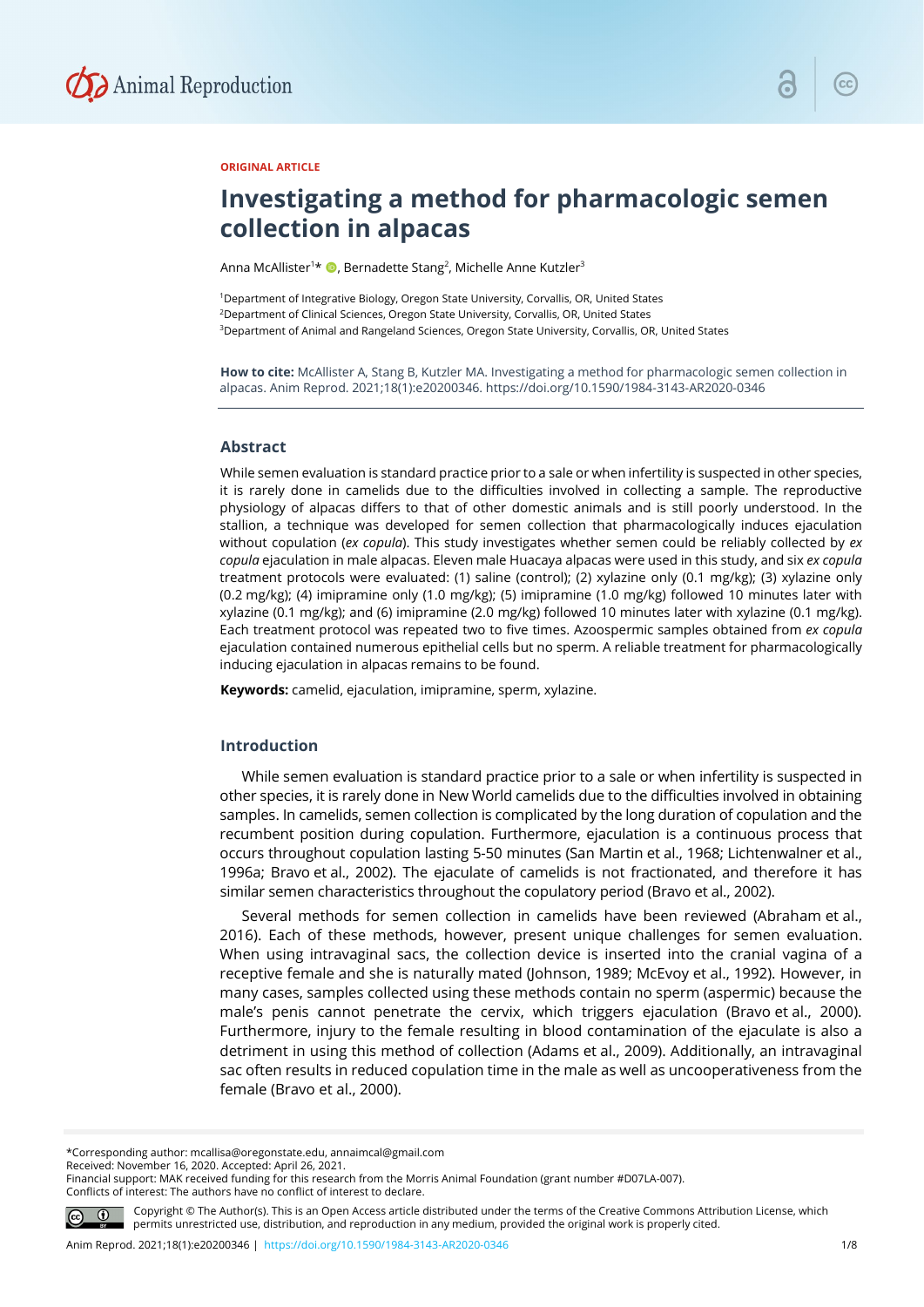For semen collection by electroejaculation, general anesthesia is required (Giuliano et al., 2008; Rodriguez et al., 2012). In addition, semen collected by this method is often contaminated with urine and contains large variations in sperm concentration (61.785-750 x 10<sup>6</sup>/mL) making the analysis of the male as a satisfactory breeder highly variable and potentially unreliable (Sumar, 1985; McEvoy et al., 1992; Fernandez-Baca, 1993; Adams et al., 2009). Additionally, electroejaculation requires equipment that is less accessible and more expensive. Also due to the short duration of ejaculation following electroejaculation, the semen is often less viscous (Lichtenwalner et al., 1996b).

Post-copulatory vaginal aspiration does not require sophisticated instruments and laboratory equipment, making it applicable in any part of the world, but does require a receptive female that has tested negative for contagious diseases (e.g. *Mycoplasma haemolamae*) (Sumar, 1985; Johnson, 1989; McEvoy et al., 1992; Fernandez-Baca, 1993; Bravo et al., 2000; Alarcón et al., 2012; Dascanio, 2014; Viesselmann et al., 2019). This method of semen collection requires that the sample is aspirated from the female genital tract immediately after mating (Tibary, 2003). However, there is often a reduced yield of semen unless the pipette can be passed entirely through the cervix and into the uterus, and it can be unclear if what was aspirated from the vaginal is representative of the ejaculate (Tibary, 2003). Additionally, semen samples obtained using post-copulatory vaginal aspiration are often contaminated with blood from trauma to the female that occurs during copulation or female reproductive tract secretions (Bravo et al., 2000; Alarcón et al., 2012).

Collection of semen by an artificial vagina mounted inside a phantom is considered the "gold standard" for reliable collection of a semen sample for analysis and/or cryopreservation (Lichtenwalner et al., 1996a; Bravo et al., 1997, 2000, 2002). However, males need to be trained to the phantom, which may take several days assuming both an artificial vagina and receptive females are available. Male alpacas are notably less readily trained to the phantom due to the extended copulation time in this species (Adams et al., 2009). Additionally, use of an artificial vagina tends to decrease volume of ejaculate with increasing frequency of use (Lichtenwalner et al., 1996a). There is a need to develop an alternative method for semen collection that can be readily used on the farm prior to a sale of breeding males or as a convenient diagnostic tool for infertility.

In the horse stallion, a technique was developed for semen collection that pharmacologically induces ejaculation without copulation (*ex copula*) (McDonnell et al., 1987; McDonnell, 2001). *Ex copula* ejaculation is induced using a combination of imipramine, a norepinephrine re-uptake inhibitor, and xylazine, an  $\alpha_2$ -agonist, which lowers the ejaculatory threshold centrally and stimulates smooth muscle contractility, respectively. Forty-four of the 64 attempts to induce ejaculation (from 8 stallions) resulted in semen collection following treatment (McDonnell, 2001). Stallions that ejaculated extruded their penis for the duration of copulation. During ejaculation the urethralis and bulbospongiosus muscles contract resulting in pulsation and release of semen. This method allows a semen sample to be obtained from stallions not trained to an artificial vagina, too fractious to be handled or too injured or debilitated to mount a phantom (Turner et al., 1995).

Preliminary work in this laboratory using similar dosages as reported in stallions has suggested that imipramine (1.0 mg/kg IV) followed in 10 minutes by xylazine (0.1 mg/kg IV) can be useful for the induction of *ex copula* ejaculation in llamas (Kutzler et al., 2005). This protocol resulted in ejaculates that contained sperm (< 1 million/mL) 30% of the time without contamination from blood or urine (Kutzler et al., 2005). Extrusion of the penis from the prepuce was not noted irrespective of ejaculation. The goal of the current study was to optimize imipramine and xylazine dosages for reliable pharmacologic ejaculation in alpacas.

## **Methods**

Eleven intact, adult (6.5  $\pm$  2.6 years) male Huacaya alpacas were used in this study. Males were completely shorn prior to investigations to provide the most accurate determination of body weight for dosage approximations (75.3  $\pm$  12.2 kg). Animals were housed in compatible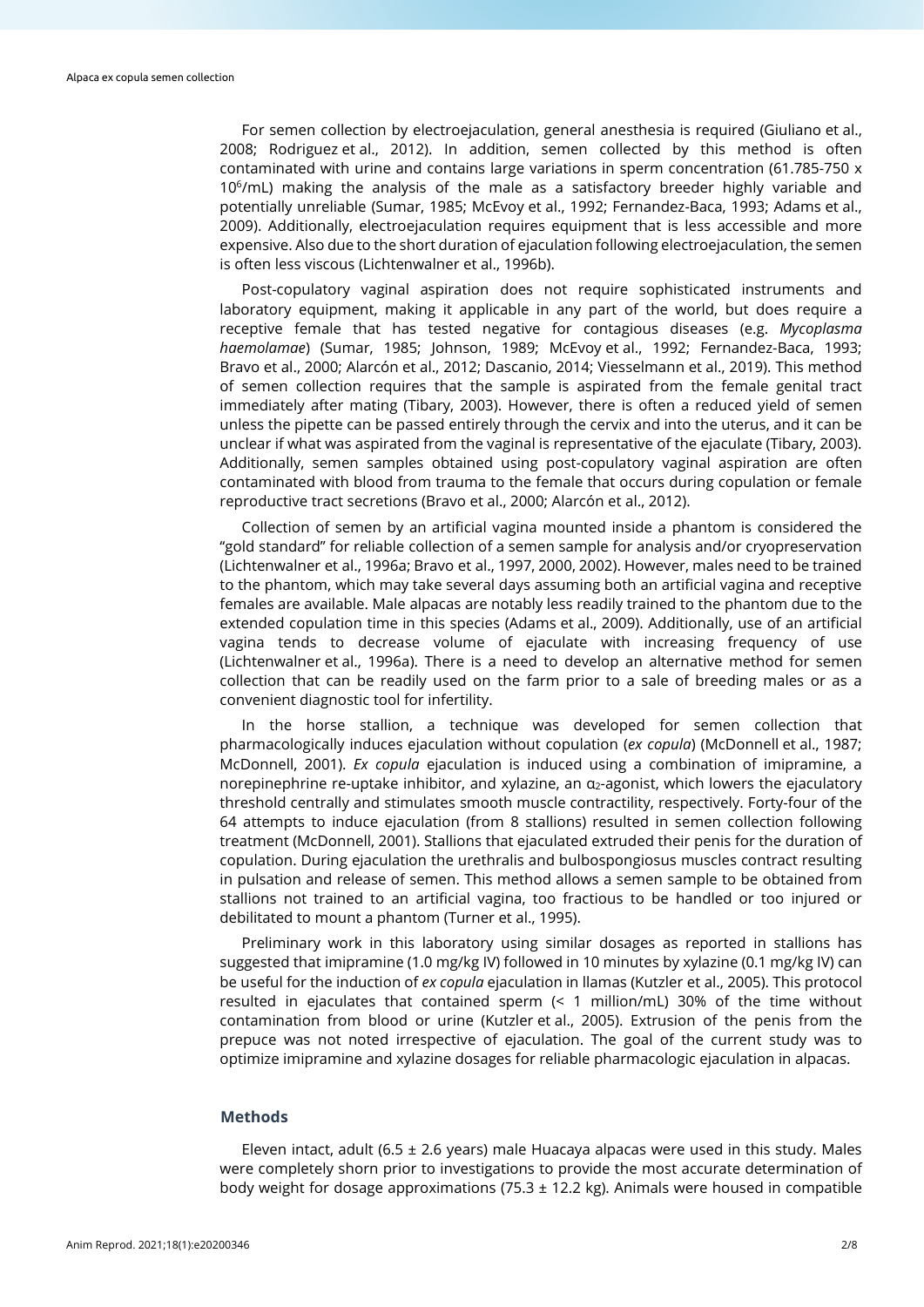groups in order to prevent isolation stress. Grass hay and water were offered ad libitum. All studies were approved by the Oregon State University Institutional Animal Care and Use Committee (protocol #3664).

Right jugular intravenous catheters were placed to facilitate daily imipramine and xylazine administration. Imipramine HCL was compounded at a concentration of 25 mg/mL (Pet Pharmacy, NW; Corvallis OR). Prior to each treatment, a Whirlpak® bag was taped over the preputial opening and removed 10-30 minutes following each treatment (Figure 1). Six treatment protocols were evaluated: (1) saline (control), (2) xylazine only (0.1 mg/kg), (3) xylazine only (0.2 mg/kg), (4) imipramine only (1.0 mg/kg), (5) imipramine (1.0 mg/kg) followed 10 minutes with xylazine (0.1 mg/kg), and (6) imipramine (2.0 mg/kg) followed 10 minutes with xylazine (0.1 mg/kg). The order in which each treatment was administered to all eleven males was randomly assigned. Each treatment protocol was replicated two to five times and 24-hours passed between each treatment. The objective of each treatment was to determine a standard dosage for reliable pharmacologic ejaculation in alpacas. Ejaculate samples were placed on pre-warmed glass slides and evaluated with and without stain (Diff-Kwik®, Medion Diagnostics Ag, Duedingen, Switzerland) using light microscopy at 100x and 400x magnification for the presence of spermatozoa. Results were recorded for volume, clarity, color, viscosity, presence of sperm, and presence of other cell types. Descriptive results for pharmacological ejaculation protocols were reported as percentages.



**Figure 1.** Ejaculates were collected into a Whirl-Pak® bag (Enasco, Fort Atkinson, WI) secured over the preputial opening with tape.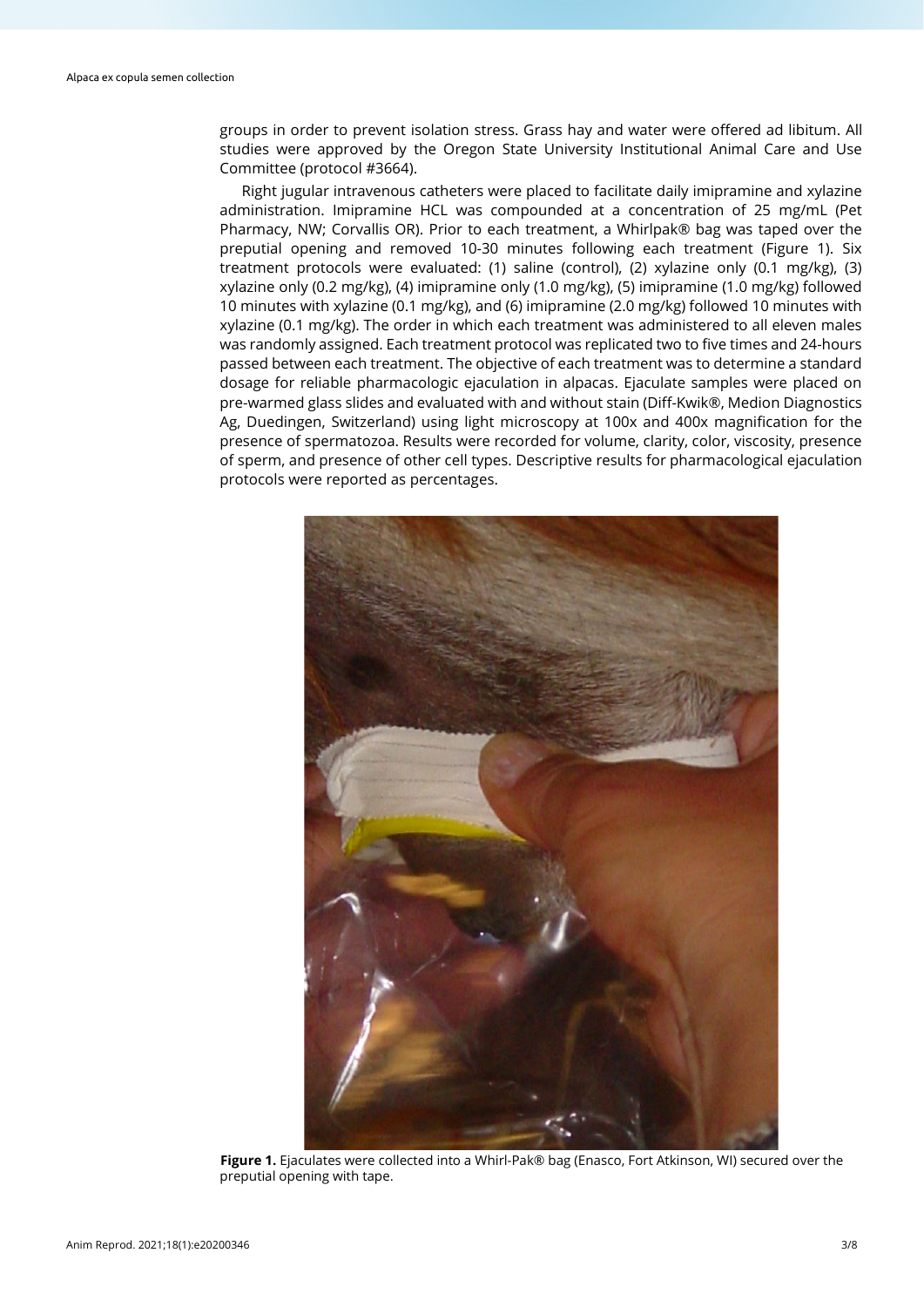## **Results**

#### **Pharmacologic semen collection**

Responses to pharmacologic semen collection varied by treatment and individual (Table 1). Azoospermic ejaculates were low volume (<50 µL to 1000 µL), non-viscous, clear fluid samples, presumably from the prostate or bulbourethral glands. Azoospermic ejaculates occurred in 45.5% (5/11) of males following treatment with imipramine only given at the 1 mg/kg dosage. However, this was an inconsistent finding. None of the azoospermic ejaculates contained sperm, but numerous epithelial cells were present in a proteinaceous background (Figure 2). Urine leakage occurred occasionally in response to pharmacologic semen collection (Figure 3). If urine leakage occurred, the entire sample containing urine was centrifuged, and the sediment was stained with Diff-Kwik® and examined microscopically at 100X magnification. Spermatozoa were present in 33.3% (4/12) of urine samples (Figure 4). Two males (18%) did not have any response (ejaculation or urination) to any treatment.

| <b>Male</b><br>ID | <b>Saline</b> |   | Xylazine<br>$(0.1 \, mg/kg)$ $(0.2 \, mg/kg)$ |   | <b>Xylazine</b> |         | <b>Imipramine</b><br>$(1 \text{ mg/kg})$ |       | Imipramine (1 mg/kg)<br>Xylazine (0.1 mg/kg) |                |         |         |       | Imipramine<br>$(2 \text{ mg/kg})$<br><b>Xylazine</b><br>$(0.1 \text{ mg/kg})$ |       |    |
|-------------------|---------------|---|-----------------------------------------------|---|-----------------|---------|------------------------------------------|-------|----------------------------------------------|----------------|---------|---------|-------|-------------------------------------------------------------------------------|-------|----|
| 1                 | N             | N | N                                             | N | N               | N       | N                                        | N     | N                                            | N              | N       | N       | N     | N                                                                             | N     | N  |
| $\overline{2}$    | N             | N | N                                             | N | N               | N       | N                                        | N     | N                                            | N              | N       | N       | N     | N                                                                             | N     | N  |
| 3                 | N             | N | N                                             | N | N               | N       | $E_A$                                    | $E_A$ | N                                            | N              | $E_A$   | $E_A$   | $E_A$ | N                                                                             | $U_A$ | Eρ |
| 4                 | N             | N | N                                             | N | N               | N       | N                                        | N     | EA                                           | N              | N       | $U_A$   | N     | N                                                                             | N     | N  |
| 5                 | N             | N | N                                             | N | N               | EA      | EA                                       | N     | N                                            | $U_{S}$        | $U_{S}$ | N       | N     | $E_A$                                                                         | N     | N  |
| 6                 | $E_A$         | ٠ | $E_A$                                         | N | $E_A$           | N       | N                                        | N     | $E_A$                                        | $E_A$          | N       | N       | ٠     | N                                                                             | N     | Eρ |
| 7                 | N             | N | N                                             | N | N               | $U_{S}$ | EA                                       | N     | N                                            | U <sub>A</sub> | $U_A$   | $U_{S}$ | EA    | N                                                                             | EA    | N  |
| 8                 | N             | N | N                                             | N | N               | N       | $E_A$                                    | $E_A$ | N                                            | N              | N       | $U_A$   | $U_A$ | N                                                                             | N     | N  |
| 9                 | N             | N | $E_A$                                         | N | N               | N       | N                                        | N     | N                                            | N              | N       | $E_A$   | N     | N                                                                             | N     | N  |
| 10                | N             | N | N                                             | N | N               | $E_A$   | $U_A$                                    | N     | N                                            | N              | N       | N       | $U_A$ | N                                                                             | N     | N  |
| 11                | N             | N | N                                             | N | N               | N       | $E_A$                                    | N     | N                                            | N              | N       | N       | N     | N                                                                             | N     | N  |

**Table 1.** Responses to pharmacologic ejaculation protocols in eleven alpacas.

E<sub>A</sub>: Ejaculate with no sperm present; E<sub>S</sub>: Ejaculate with sperm present; N: No ejaculate or urine leakage following treatment; UA: Urine with no sperm present; US: Urine with sperm present.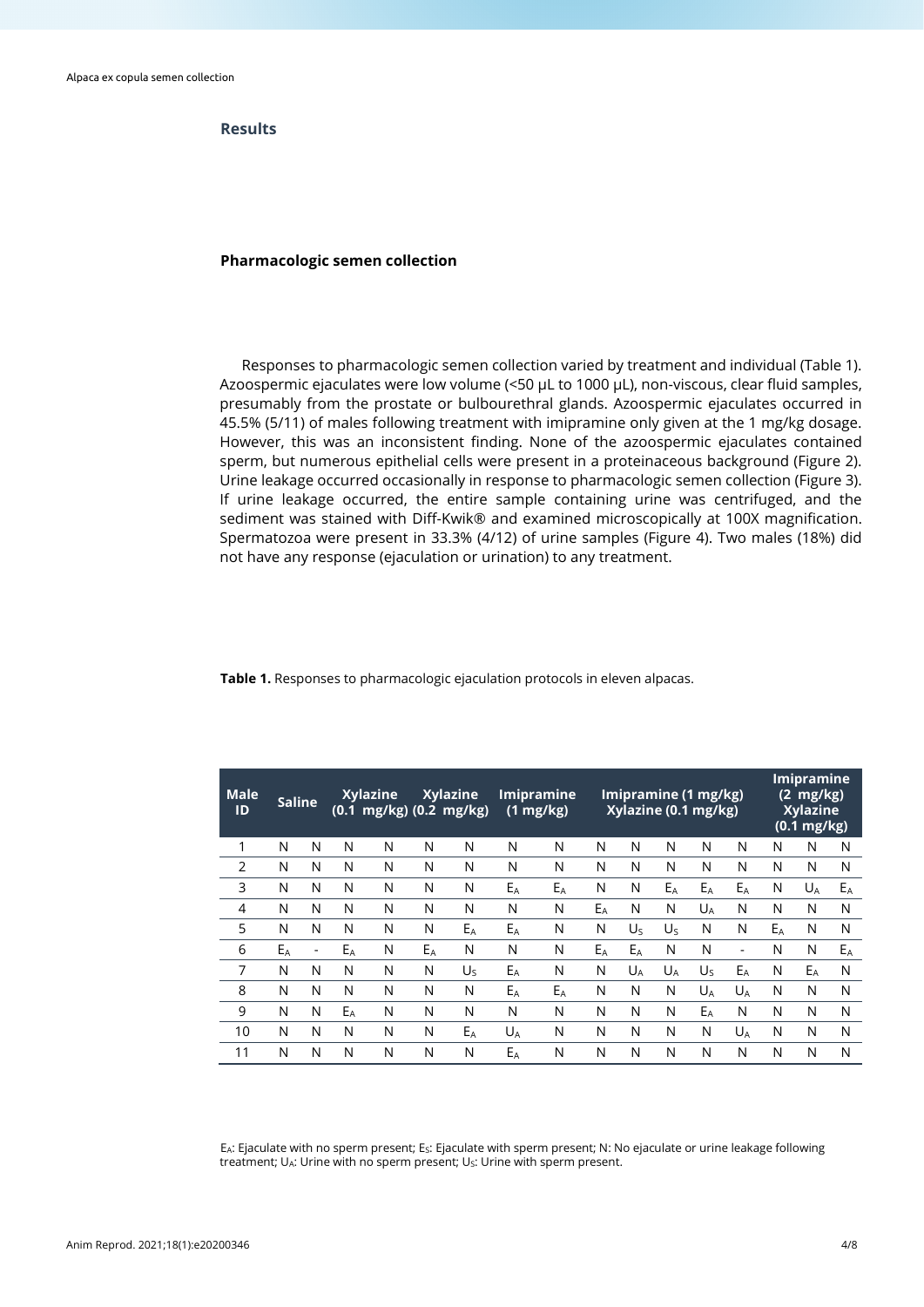

**Figure 2.** Ejaculate stained with Diff-Kwik® and examined microscopically at 100x magnification showing keratinized epithelial cells in proteinaceous background.



**Figure 3.** Urine leakage occurred occasionally in response to pharmacologic semen collection.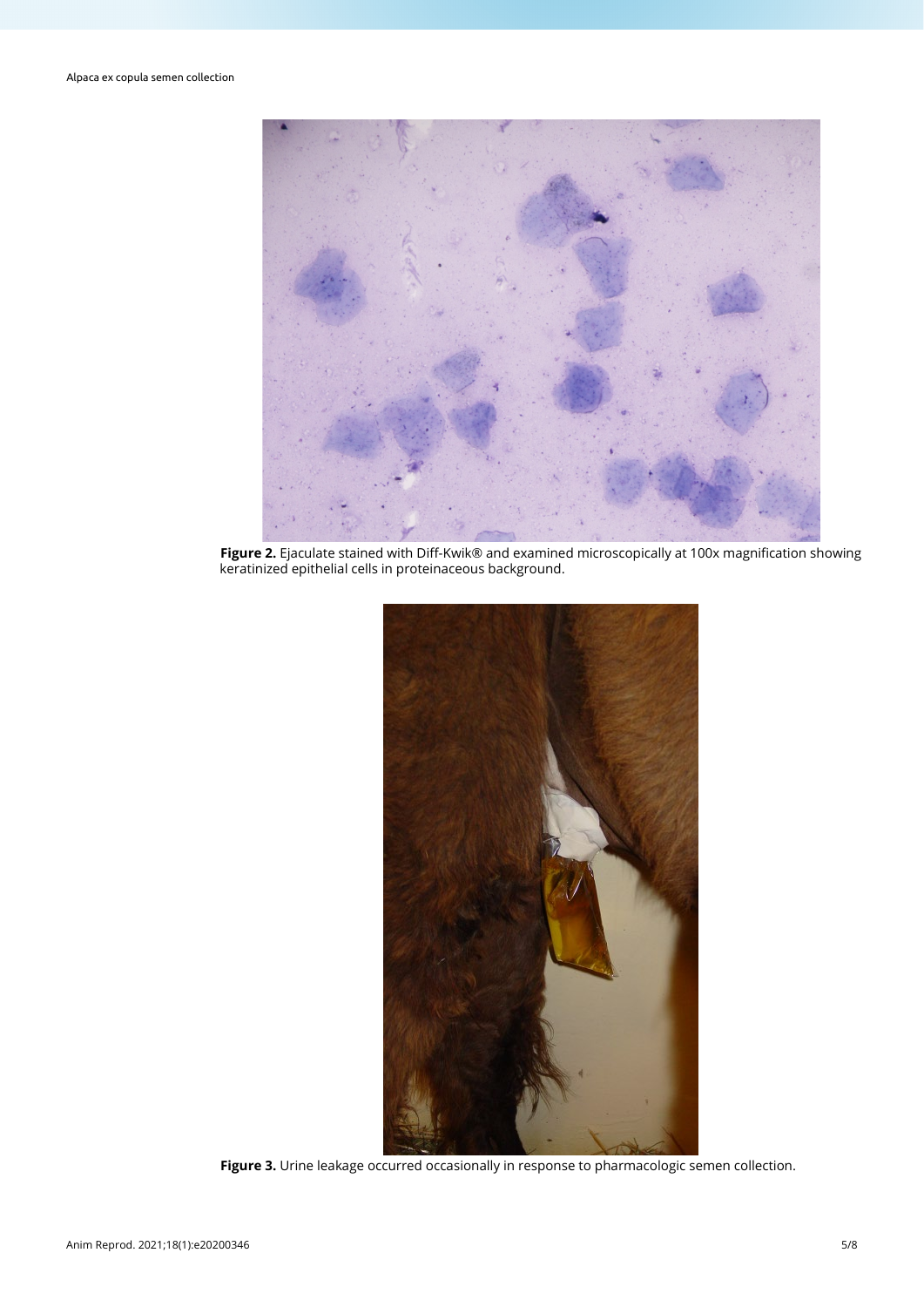

**Figure 4.** Urine sediment sample from an alpaca following pharmacologic ejaculation. Sample was stained with Diff-Kwik® and examined microscopically at 100x magnification. Few spermatozoa were present in 33.3% (4/12) of urine sediment samples.

### **Discussion**

The mechanisms through which xylazine and imipramine act in ejaculation are not fully understood. Ejaculation consists of two physiologic responses: emission and expulsion (Solomon et al., 1997). Emission primarily involves α1-adrenergic stimulation while ejaculation is mediated primarily by α2-adrenergic stimulation (Solomon et al., 1997; Yonezawa et al., 2005). Even though xylazine is primarily an α2-agonist, it is believed to have an effect on both pathways to induce ejaculation (Johnston and DeLuca, 1998). Imipramine is a tricyclic antidepressant that can induce emission and expulsion in men (Breier et al., 1984) and in stallions (McDonnell et al., 1987). Imipramine potentiates the actions of biogenic amines (e.g. norepinephrine) by blocking the re-uptake of amines at nerve terminals (Axelrod et al., 1961). *In vitro* studies show that imipramine stimulates smooth muscle contraction through the vas deferens and ampulla in bulls and has been recommended for administration at 0.1-0.2 mg/kg prior to electroejaculation (Cordel et al., 2001).

The hypothesis of the current study was that semen could be reliably collected by *ex copula* ejaculation in alpacas. This was unsupported in our findings as reliable pharmacologic ejaculation was not achieved. None (0/24) of the pharmacologic induced ejaculates yielded sperm. Imipramine was found to be safe when given at an intravenous dose of 1-2 mg/kg in alpacas. Similar observations were made in llamas during a previous study (Kutzler et al., 2005). However, over-sedation was a common problem in the current study. Imipramine appears to potentiate the sedative effects of xylazine, but its effects are very animal dependent. Oversedation occurred at both the 1.0 mg/kg and 2.0 mg/kg imipramine dosages followed by a 0.1 mg/kg dose of xylazine in alpacas 10.9% (6/55) and 12.12% (4/33) of the time respectively. Difficulties collecting semen samples from animals after pharmacologic treatment was likely due to over-sedation as optimized levels for pharmacological induction of ejaculation could not be accomplished during this study. In addition, it is not known if the ejaculation pattern in this species could have influenced the results. However, preliminary research in llamas (also continuous ejaculators) demonstrated that induction of *ex copula* ejaculation is possible as 30% of the 29 samples taken contained sperm in this study (Kutzler et al., 2005).

Semen collection through pharmacologic ejaculation was also hindered by stress due to the animals' lack of familiarity of human contact and training to the halter. The comfort of the animals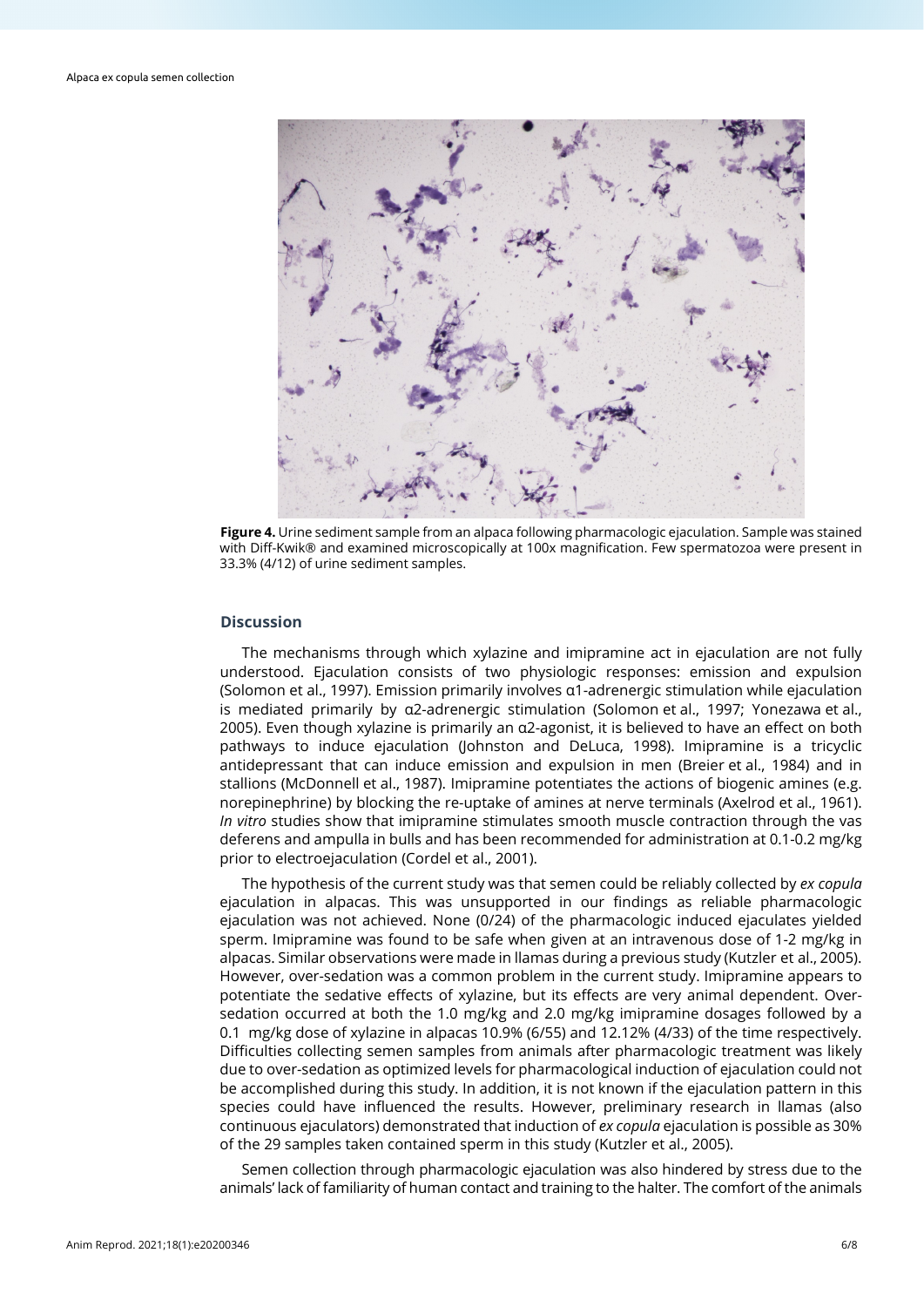with humans at the time of treatment has a considerable effect on results and cannot be overemphasized. Animals under stress are less likely to ejaculate (Grønli et al., 2005), which may be the reason that many of the attempts to collect these animals were unsuccessful. Additionally, 27.3% (3/11) of the males had not been previously used for breeding and therefore breeding histories were not available for all of the animals. Further study using the same methods of collection may be more successful with animals that have been better familiarized with human contact and if breeding history was available for all males prior to the investigation. In addition, further study combining pharmacologic stimulus with the use of an artificial vagina or phantom may enhance ejaculation and improve semen collection from alpacas. Alternatively, using a different *ex copula* protocol (e.g. detomidine with oxytocin) may be effective, as demonstrated in stallions when imipramine and xylazine was not effective (Cavalero et al., 2019). It is possible that using a different *ex copula* protocol which results in the extrusion of the penis from the prepuce may be more likely to result in ejaculation. It is important to consider that methods to pharmacologically induce ejaculation in equids may not work in camelids which have a continuous pattern of ejaculation during the process of mating (Bravo et al., 2002).

#### **Conclusion**

Efforts to optimize the dosage required to pharmacologically induce ejaculation in alpacas were unsuccessful as none of the tested dosages resulted in reliable semen collection. Oversedation and urine leakage were common responses to the pharmacological treatments.

## **References**

- Abraham MC, Puhakka J, Ruete A, Al-Essawe EM, de Verdier K, Morrell JM, Bage R. Testicular length as an indicator of the onset of sperm production in alpacas under Swedish conditions. Acta Vet Scand. 2016;58:10. [PMid:26829925.](https://www.ncbi.nlm.nih.gov/entrez/query.fcgi?cmd=Retrieve&db=PubMed&list_uids=26829925&dopt=Abstract)
- Adams GP, Ratto MH, Collins CW, Bergfelt DR. Artificial insemination in South American camelids and wild equids. Theriogenology. 2009;71(1):166-75. [http://dx.doi.org/10.1016/j.theriogenology.2008.09.005.](https://doi.org/10.1016/j.theriogenology.2008.09.005) [PMid:18922569.](https://www.ncbi.nlm.nih.gov/entrez/query.fcgi?cmd=Retrieve&db=PubMed&list_uids=18922569&dopt=Abstract)
- Alarcón VB, Garcia WV, Bravo PW. Artificial insemination of alpacas with semen collection by vaginal aspiration and by artificial vagina. Rev Investig Vet Peru. 2012;23(1):58-64. [http://dx.doi.org/10.15381/rivep.v23i1.882.](https://doi.org/10.15381/rivep.v23i1.882)
- Axelrod J, Whitby LG, Hertting G. Effect of psychotropic drugs on the uptake of H3-norepinephrine by tissues. Science. 1961;133(3450):383-4[. http://dx.doi.org/10.1126/science.133.3450.383.](https://doi.org/10.1126/science.133.3450.383) [PMid:13685337.](https://www.ncbi.nlm.nih.gov/entrez/query.fcgi?cmd=Retrieve&db=PubMed&list_uids=13685337&dopt=Abstract)
- Bravo PW, Flores U, Garnica I, Ordoñez C, Collection of semen and artificial insemination of alpacas. Theriogenology. 1997;47(3):619-26. [http://dx.doi.org/10.1016/S0093-691X\(97\)00020-4.](https://doi.org/10.1016/S0093-691X(97)00020-4) [PMid:16728014.](https://www.ncbi.nlm.nih.gov/entrez/query.fcgi?cmd=Retrieve&db=PubMed&list_uids=16728014&dopt=Abstract)
- Bravo PW, Moscoso R, Alarcon V, Ordoñez C. Ejaculator process and related semen characteristics. Arch Androl. 2002;48(1):65-72[. http://dx.doi.org/10.1080/014850102753385224.](https://doi.org/10.1080/014850102753385224) [PMid:11789685.](https://www.ncbi.nlm.nih.gov/entrez/query.fcgi?cmd=Retrieve&db=PubMed&list_uids=11789685&dopt=Abstract)
- Bravo PW, Skidmore JA, Zhao XX. Reproductive aspects and storage of semen in Camelidae. Anim Reprod Sci. 2000;62(1-3):173-93[. http://dx.doi.org/10.1016/S0378-4320\(00\)00158-5.](https://doi.org/10.1016/S0378-4320(00)00158-5) [PMid:10924824.](https://www.ncbi.nlm.nih.gov/entrez/query.fcgi?cmd=Retrieve&db=PubMed&list_uids=10924824&dopt=Abstract)
- Breier A, Ginsberg EM, Charney DS. Seminal emission induced by tricyclic antidepressant. Am J Psychiatry. 1984;141(4):610-1. [http://dx.doi.org/10.1176/ajp.141.4.610b.](https://doi.org/10.1176/ajp.141.4.610b) [PMid:6703149.](https://www.ncbi.nlm.nih.gov/entrez/query.fcgi?cmd=Retrieve&db=PubMed&list_uids=6703149&dopt=Abstract)
- Cavalero TMS, Papa FM, Schmith RA, Scheeren VFC, Canuto LEF, Gobato MLM, Rodrigues LT, Freitas-Dell'aqua CP. Protocols using detomidine and oxytocin induce ex copula ejaculation in stallions. Theriogenology. 2019;140:93-8. [http://dx.doi.org/10.1016/j.theriogenology.2019.08.024.](https://doi.org/10.1016/j.theriogenology.2019.08.024) [PMid:31454723.](https://www.ncbi.nlm.nih.gov/entrez/query.fcgi?cmd=Retrieve&db=PubMed&list_uids=31454723&dopt=Abstract)
- Cordel C, Swan GE, Mulders MSG, Bertschinger HJ. Pharmacokinetics of intravenous imipramine hydrochloride in cattle. J Vet Pharmacol Ther. 2001;24(2):143-5[. http://dx.doi.org/10.1046/j.1365-](https://doi.org/10.1046/j.1365-2885.2001.00313.x) [2885.2001.00313.x.](https://doi.org/10.1046/j.1365-2885.2001.00313.x) [PMid:11442790.](https://www.ncbi.nlm.nih.gov/entrez/query.fcgi?cmd=Retrieve&db=PubMed&list_uids=11442790&dopt=Abstract)
- Dascanio J. Breeding soundness examination of the llama and alpaca. In: Cebra C, Anderson D, Tibary A, Van Saun R, Johnson L, editors. llama and alpaca care: medicine, surgery, reproduction and herd health. Missouri: Saunders; 2014. p. 188-93. [http://dx.doi.org/10.1016/B978-1-4377-2352-6.00018-3.](https://doi.org/10.1016/B978-1-4377-2352-6.00018-3)
- Fernandez-Baca S. Manipulation of reproductive functions in male and female New World camelids. Anim Reprod Sci. 1993;33(1-4):307-23. [http://dx.doi.org/10.1016/0378-4320\(93\)90121-7.](https://doi.org/10.1016/0378-4320(93)90121-7)